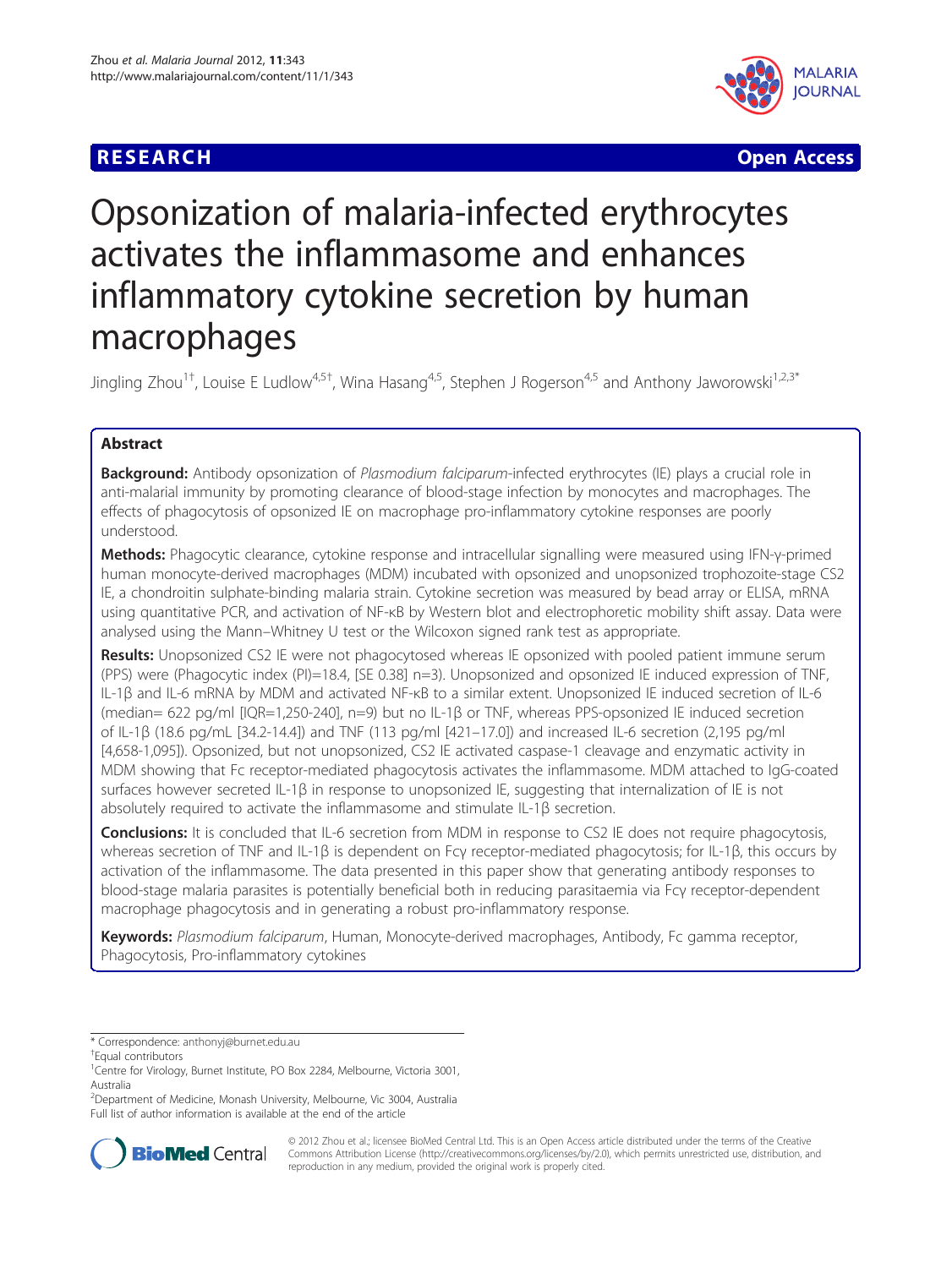#### Background

There are an estimated 243 million clinical cases of malaria each year, resulting in almost 800,000 deaths (World Health Organization, World Malaria Report 2010). The burden of disease falls mainly on children under five years old and women in their first and second pregnancies (ibid, [[1\]](#page-10-0)). The majority of deaths in children, and morbidity associated with infection in pregnancy, are due to infection by Plasmodium falciparum. The production of antibodies to the blood stages of malaria parasites represents an important component of anti-malarial immunity. This is most clearly shown by the ability of passively transferred gamma globulin to clear blood-stage infection and alleviate clinical illness [[2,3](#page-10-0)]. The mechanism of protection afforded by gamma globulins purified from hyperimmune donors is assumed to have occurred by transfer of malaria specific antibodies, however it cannot be ruled out that alleviation of disease symptoms may also be contributed by the immunomodulatory properties of intravenously administered gamma globulins [[4](#page-10-0)]. The role of antibodies in protection from malaria is also shown by the protection afforded to newborn infants from maternal antibodies (although see [\[5\]](#page-10-0)) and is suggested by an association of the titre of antibodies to malaria antigens with decreased risk of disease [\[6](#page-11-0)]. Protective antibodies are directed against merozoite proteins and variant surface antigens expressed on infected erythrocytes (IE) [[7](#page-11-0),[8](#page-11-0)].

The mechanism(s) by which antibodies confer protection needs to be defined in order to inform vaccine development. Mechanisms that have been proposed include inhibition of parasite growth [[9-11\]](#page-11-0), neutralization of surface proteins involved in merozoite entry into red blood cells [\[12](#page-11-0)-[14](#page-11-0)], inhibition of IE sequestration [[15\]](#page-11-0), and promotion of parasite killing [[16](#page-11-0)] or phagocytosis via Fcγ receptor-dependent mechanisms [\[16,17\]](#page-11-0)(reviewed in [[18](#page-11-0)]). Antibody responses associated with protection in both children and pregnant women have been shown to be mainly comprised of cytophilic IgG antibodies of the subclasses IgG1 and IgG3 [[19](#page-11-0)-[26](#page-11-0)], which suggests a role for Fcγ receptors in protection. The role of Fcγ receptors in malaria immunity is supported by observations of a link between Fcγ receptor polymorphisms and outcomes of infection [[27-30\]](#page-11-0).

Erythrocytes infected with trophozoite-stage parasites are cleared in the spleen, liver and placenta by monocytes and monocyte-derived tissue macrophages (MDM).Antibodies to trophozoite-stage IE surface proteins opsonize IE and promote their removal by erythrophagocytosis. Engagement of Fcγ receptors on myeloid cells increases the efficiency of ingestion by phagocytosis and stimulates cytokine production, but may also alter the programme of inflammatory gene expression by macrophages in comparison to that induced by stimulation of innate immune receptors [[31,32\]](#page-11-0). Proinflammatory cytokines are thought to have a role in limiting malaria parasitaemia in part via activation of the innate immune mechanisms of monocytes and macrophages. They may also play a role in immunopathogenesis, as originally postulated by Clark and coworkers from their studies on mouse models of malaria [[33](#page-11-0)]. This dual potential is illustrated by mouse models of malaria infection in which the effect of loss of proinflammatory cytokine production in IRAK4−/− mice, whose monocytes have defective cytokine production due to loss of signalling from multiple toll-like receptors, has either a beneficial or deleterious effect on outcomes depending upon the susceptibility of the mouse strain [\[34](#page-11-0)]. It is, therefore, crucially important to understand how opsonization by immune serum affects proinflammatory cytokine production in response to malaria antigens.

As part of studies to investigate how opsonization of IE affects cytokine production by MDM, and how HIV infection of MDM may alter these responses [\[35](#page-11-0)], the influence of opsonization with immune serum on the production of the pro-inflammatory cytokines IL-1β, TNF and IL-6, by human MDM exposed to trophozoite-stage P. falciparum IE was investigated. To avoid complications of non-opsonic phagocytosis via CD36, the CS2 parasite strain [\[36\]](#page-11-0), a model for chondroitin sulphate A (CSA) binding maternal malaria parasites which does not bind to CD36, was studied. It is shown that mRNA encoding IL-1β, TNF and IL-6 is induced by unopsonized IE in the absence of phagocytosis, and that opsonization with IgG enhances phagocytosis and IL-6 protein secretion, and enhances IL-1β secretion via activation of the inflammasome. These data show that pro-inflammatory cytokine gene expression is activated via surface-expressed innate immune receptors and requires additional signals, which may be derived from Fcγ receptor signalling pathways or internal pattern recognition receptors, to promote robust proinflammatory cytokine secretion.

#### Methods

## Isolation of monocytes and culture of monocyte-derived tissue macrophages

Human peripheral blood mononuclear cells (PBMC) were obtained from Buffy Coats separated from volunteer blood donations (Australian Red Cross Blood Service, Southbank, Victoria, Australia) using Ficoll-Paque™ density gradient centrifugation. Monocytes were isolated from PBMC by countercurrent elutriation using a Beckman J-6M/E centrifuge equipped with a JE 5.0 rotor and tested for purity as described previously [[37\]](#page-11-0). MDM were prepared by culturing freshly isolated monocytes adhered to plastic in Iscove's modified Dulbecco's medium (Invitrogen) containing 10% heat-inactivated human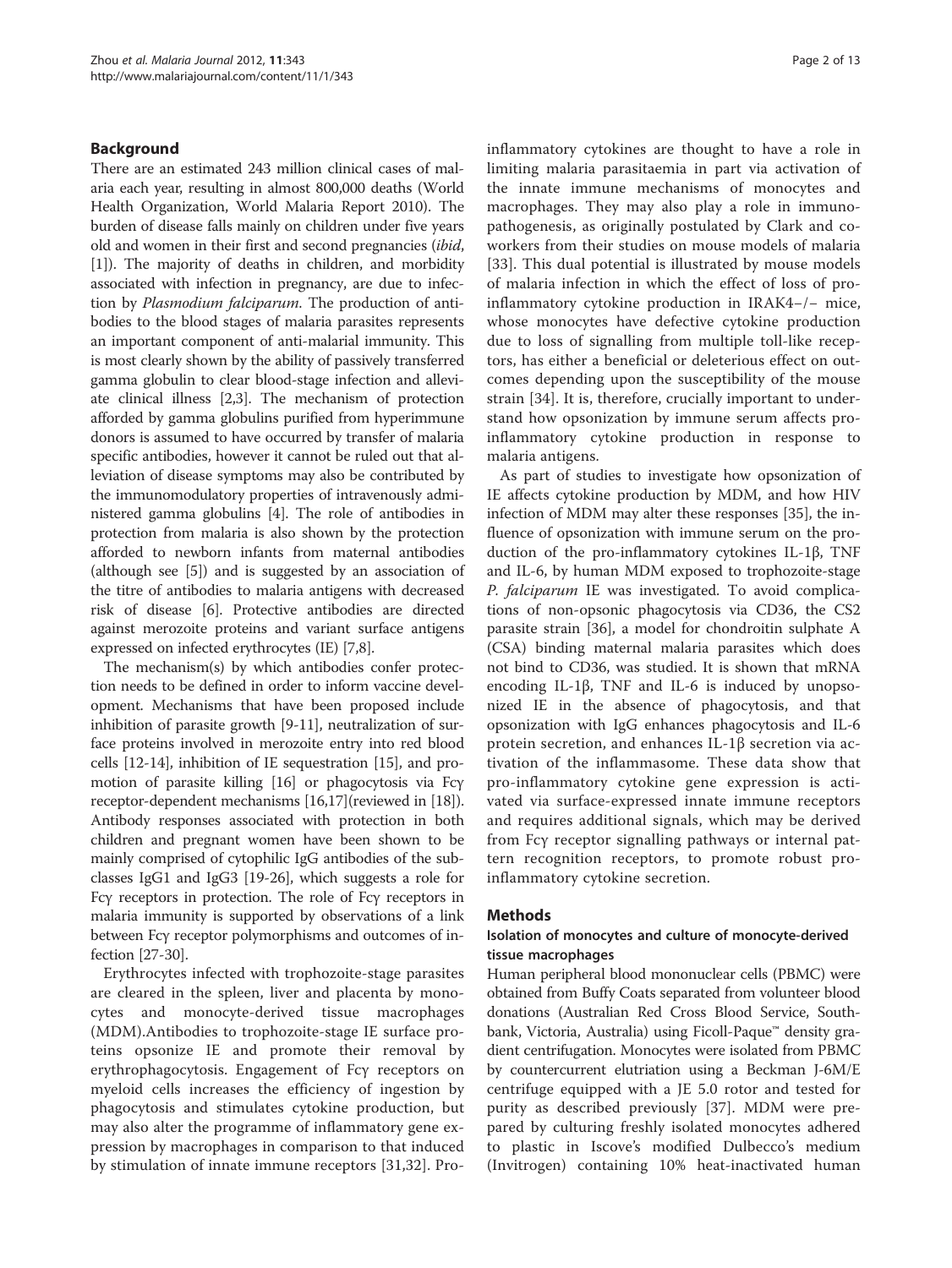serum (Red Cross Blood Service, Sydney, Australia) supplemented with 2 mM glutamine, 100 U/mL penicillin G and 100 μg/mL streptomycin sulphate (IH10 medium). MDM were cultured as described [\[35](#page-11-0)], and where indicated they were activated for 48 hr with 100 ng/ml human IFN-γ (R&D Systems).

## Preparation and opsonization of CS2 IE

The CSA binding P. falciparum strain CS2 [[36\]](#page-11-0) was maintained in unexpired human group O+ erythrocytes (Australian Red Cross Blood Service) in RPMI-HEPES supplemented with 0.5% Albumax II (GIBCO) and 25  $m$ M NaHCO<sub>3</sub> and tested for CSA adhesion and Mycoplasma contamination as described [[17,35](#page-11-0)]. Mature trophozoite-stage IE were purified from discontinuous Percoll gradients as described [\[17,35](#page-11-0)]. IE collected from the 60% layer (92-95% purity) were washed three times and re-suspended in PBS at a density of  $1x10<sup>8</sup>$  per ml then opsonized for 30 min at room temperature with 9% pooled patient immune serum (PPS) from Malawian HIV-uninfected pregnant women with malaria, which demonstrated high levels of antibody to CS2 IE [[17\]](#page-11-0), or left unopsonized. In some experiments, IE were opsonised as above with 10% non-immune human serum prepared from pooled serum from healthy Australian donors (provided by the Australian Red Cross Blood Service). IE were washed and re-suspended in PBS at  $1x10<sup>8</sup>/ml$  and used immediately.

## Measurement of phagocytosis

IE were added to MDM cultured in 96-well plates at a target to cell ratio of 20:1 unless otherwise indicated, then incubated for 1 hr. The extent of phagocytosis was determined by measuring internalized haemoglobin using a colorimetric assay as described [\[17](#page-11-0)] [[35,38\]](#page-11-0). The haemoglobin content was converted to equivalents of erythrocytes ingested by reference to a standard curve of known amounts of IE from the same preparation, and phagocytosis expressed as a phagocytic index representing erythrocytes ingested per 100 MDM.

# Measurement of cytokine gene expression and protein secretion

MDM were cultured in 96-well plates and exposed in triplicate to IE under varying conditions of opsonization for 24 hr. Media from triplicate wells were collected, pooled, then analysed for cytokines using a cytokine bead array (BD Biosciences, Human Inflammatory Cytokine Kit). In some experiments, culture medium was analysed for IL-6 secretion using an ELISA assay (Mabtech AB). To measure mRNA expression, MDM were cultured in 24-well plates and exposed to IE for various times then lysed using lysis buffer A (0.1 M Tris HCl, pH 7.5 containing 1% lithium dodecyl sulphate, 0.5 M LiCl, 10 mM EDTA, 5 mM DTT) to extract total cellular RNA. Cellular mRNA was isolated from extracts using oligo(dT) magnetic beads (GenoPrep<sup>TM</sup>, GenoVision), and cDNA was prepared using a Transcriptor First Strand cDNA Synthesis Kit (Roche) followed by amplification of cytokine cDNAs by quantitative real-time PCR in Brilliant<sup>®</sup> II SYBR<sup>®</sup> Green qPCR Master Mix (Stratagene) using primer pairs for TNF, IL-1β and IL-6 and amplifications as previously described [\[35,39](#page-11-0)].

# Western blot detecting nuclear localization of NF-κB subunits

MDM  $(1x10^6$  per 6 cm dish) were primed with IFN- $\gamma$  for 48 hr and treated with media alone, IE or IE opsonized with PPS for 24 hr, or with 1 ng/ml LPS for 2 hr followed by preparation of nuclear and cytoplasmic extracts using NE-PER<sup>®</sup> Nuclear and Cytoplasmic Extraction Reagents and Halt™ Protease and Phosphatase Inhibitor Cocktail, EDTA-free, according to the manufacturer's protocol (Pierce Biotechnology). Protein concentration was determined using the Lowry method (BioRad) and 100 μg protein was boiled in protein loading buffer and separated by SDS-PAGE for immunoblot analysis. Protein was transferred onto nitrocellulose, and probed with antibodies as follows: rabbit anti-NF-κB p105/p50 (#3035, 1:1000) (Cell Signalling Technologies), rabbit anti-NF-κB p65 (C20, 1:1000) (Santa Cruz Biotechnology), rabbit anti-TATA binding protein TBP (ab63766, 1:1000) (AbCam) and mouse anti-GAPDH (6C5, 1:2500) (Santa Cruz Biotechnology). Primary antibody incubations were performed overnight at 4°C. Secondary antibodies used were HRPconjugated donkey anti-rabbit and sheep anti-mouse IgG (GE Healthcare, Amersham) and detection was performed with enhanced chemiluminescence reagent (GE Healthcare, Amersham).

# Electrophoretic mobility shift assay (EMSA)

Single-stranded DNA oligonucleotides were generated containing NF-κB consensus sequence: Forward: 5' AGTTGAGGGGACTTTCCCAGGC 3' and Reverse: 5' GCCTGGGAAAGTCCCCTCAACT 3'. In addition, NFκB mutant oligonucleotides were synthesised: Forward: 5' AGTTGAGGCGACTTTCCCAGGC 3' and Reverse: 5' GCCTGGGAAAGTCGCCTCAACT 3' (GeneWorks). NF-κB consensus sequence oligonucleotides were labelled using the Biotin 3'-End DNA Labelling Kit (Pierce Biotechnology) and annealed. Unlabelled and mutant NF-κB oligonucleotides were annealed for use in competition experiments. NF-κB binding activity was determined using the LightShift Chemiluminescent EMSA Kit (Pierce Biotechnology). Nuclear protein extract (5 μg protein) was incubated for 40 min in binding buffer containing 200 ng poly dI:dC, 1% NP-40 and 50% glycerol with labelled probe. For competition assays, 100-fold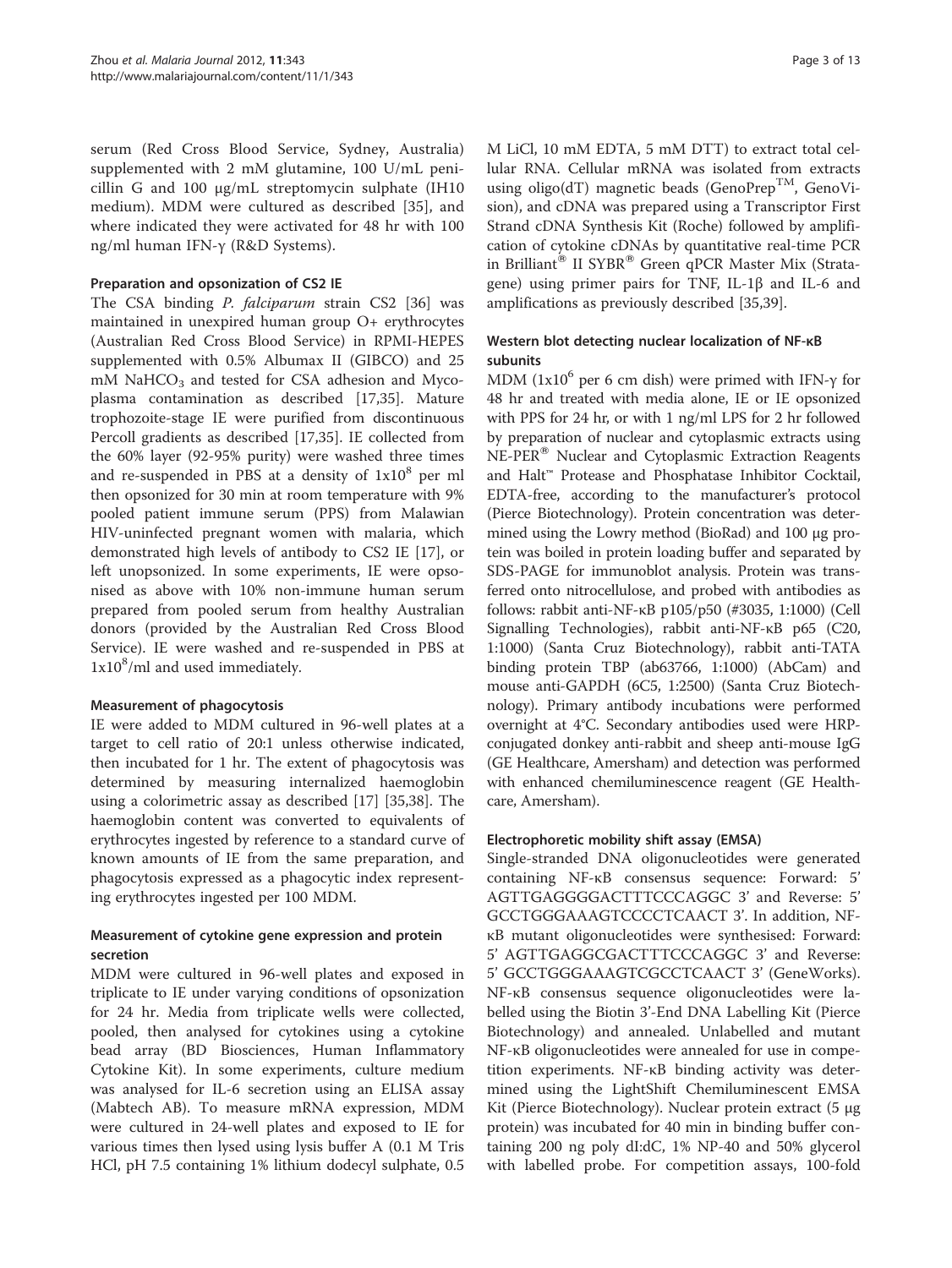molar excess of unlabelled NF-κB probe or its mutant probe was added 20 min prior to labelled probe as described [\[40\]](#page-11-0). For supershift assays, 2 μg of rabbit polyclonal antibody against NF-κB p65 (H-286) or p50 (H-119, Santa Cruz Biotechnology) or control antibody were incubated with nuclear extracts 20 min prior to adding labelled probe [\[40\]](#page-11-0). Complexes were resolved using 4-20% Tris-Borate EDTA (TBE) native polyacrylamide gels (Lonza) in 0.5x TBE running buffer at 4°C and transferred to Biodyne® B nylon membrane (Pierce Biotechnology). Detection was achieved using the Chemiluminescent Nucleic Acid Detection Module (Pierce Biotechnology).

#### Fcγ receptor cross-linking experiments

Wells of 96-well plates were coated with 1 mg/ml human IgG (kind gift of Prof M Hogarth) overnight at 4°C then washed twice with calcium and magnesium free PBS. MDM grown for 7 days under non-adherent conditions in Teflon jars (Minnetonka), and primed with IFNγ for 48 h, were added at 50,000 per well and adhered for 30 min. Cells were washed twice with PBS then exposed to  $0.5$ -2.0  $x10^6$  unopsonized CS2 IE for 24 hr (10–40:1 ratio of target to MDM). Culture medium was collected, and triplicate wells were pooled for measurement of cytokine secretion as described. Parallel wells were also seeded with 50,000 MDM in triplicate to measure phagocytosis of IE and opsonized IE.

## Analysis of caspase 1 activity

IFN-γ primed MDM cultured in 6 cm dishes were exposed for 4 hr to  $6x10^7$  CS2 IE opsonized with subagglutinating concentrations (1:600) of rabbit antihuman erythrocyte antibody (MP Biomedicals) or to an equal number of unopsonized IE. Unbound IE were removed by washing once with ice-cold PBS, then bound but uningested IE were removed by lysis for 3 min with 0.2% NaCl followed by washing in ice-cold PBS. MDM were lyzed with 100 μL RIPA buffer (25 mM Tris–HCl (pH 7.5), 0.14 M NaCl, 1 mM EDTA, 0.1% SDS) supplemented with protease inhibitors (Roche, Complete protease inhibitor cocktail) and phosphatase inhibitors (50 mM NaF, 1 mM sodium orthovanadate, 40 mM β-glycerophosphate) for 15 min at 4°C. Lysates were clarified by centrifugation (20,000  $xg/10$  min, 4°C) and 50 μg of protein was analysed by immunoblotting for caspase-1 activation (anti caspase-1 p10, sc-515, 1:400, Santa Cruz Biotechnology) using 15% acrylamide gels. Gels were re-probed with mouse anti-GAPDH (6C5, 1:2500, Santa Cruz Biotechnology) as a loading control. To measure the effect of caspase inhibition on cytokine secretion, MDM cultured in 96-well plates were pre-incubated for 2 hr with 10 μM benzyloxycarbonyl Val-Ala-Asp (zVAD)–FMK before stimulation with opsonized or unopsonized CS2 IE, and cytokine secretion was measured as described after 24 hr.

To measure caspase enzymatic activity, IFN-γ-primed MDM cultured in 6 cm dishes were exposed to opsonized or unopsonized CS2 IE at a ratio of 20 IE per cell for 0–4 hr. Extracts were prepared and assayed using a fluorogenic substrate according to manufacturer's protocol (Caspase-1 fluorometric assay, R&D systems, BF12100).

## Statistical analysis

Statistical significance between groups was calculated using the Mann–Whitney non-parametric U test or, for paired comparisons, the Wilcoxon signed rank test. All statistical analyses were carried out using Prism 5.0 software (GraphPad Software). Significance was assumed when probability value was <0.05 in all cases.

## **Ethics**

Sera used to produce the positive pool were collected as part of studies approved by the College of Medicine Research Ethics Committee, Blantyre, Malawi and the Melbourne Health Human Research Ethics Committee, Melbourne.

## Results

#### Phagocytosis of trophozoite-stage CS2 IE

To characterize phagocytic uptake of CS2 IE by MDM, seven-day adherent MDM cultures were exposed to uninfected erythrocytes (E) and to purified IE opsonized using various conditions and at varying target-to-effector ratios, and phagocytic indices were measured. Freshly isolated human erythrocytes were not ingested by MDM but were efficiently ingested when opsonized with rabbit anti-human erythrocyte antibody, which served as the positive control. IE were not ingested by MDM unless opsonized with PPS. Phagocytosis of IgG-opsonized targets reached a plateau at a target to macrophage ratio of 20:1 (Figure [1A\)](#page-4-0) and this ratio was used in all subsequent experiments unless otherwise indicated. Priming of MDM with IFN-γ increased phagocytosis of antibodyopsonized CS2 IE without inducing phagocytosis of unopsonized CS2 IE (Figure [1B\)](#page-4-0). Subsequent experiments were conducted using MDM primed with 100 ng/ ml IFN-γ for 48 hr. In separate experiments it was shown that IE opsonised with non-immune serum were not phagocytosed at a greater rate compared to unopsonised IE (relative phagocytic index non-immune serum: unopsonised =  $0.94$ , sd =  $0.16$ , n=3).

## IL-1β, TNF and IL-6 mRNA are induced by unopsonized and opsonized CS2 IE

To determine whether ingestion of CS2 IE via phagocytosis was required to elicit a pro-inflammatory response, MDM were exposed to unopsonized and opsonized IE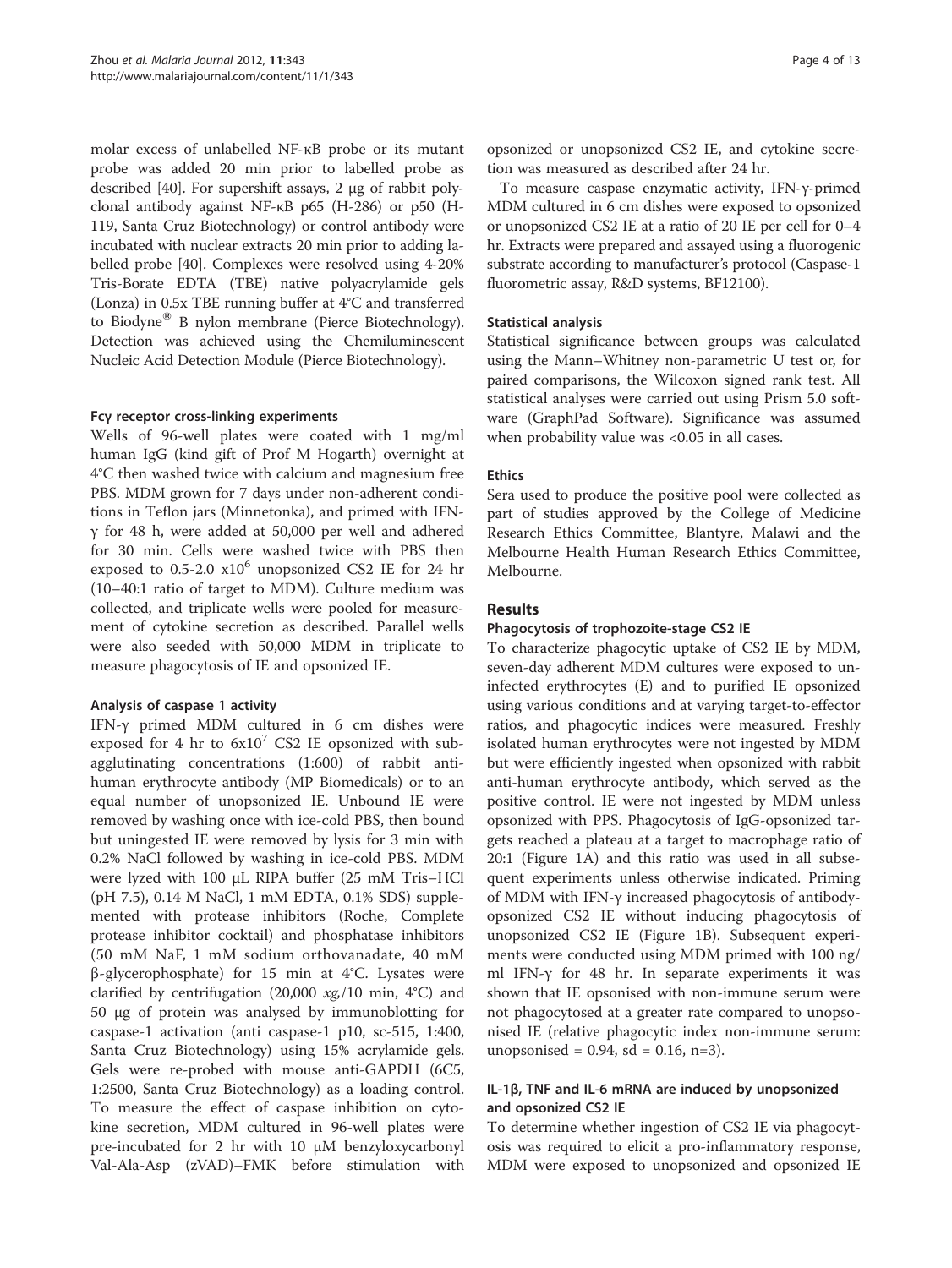<span id="page-4-0"></span>

for various times, and mRNA encoding IL-6, TNF and IL-1β was measured. All mRNA species were induced after 30 min, and reached a peak at 4 hr (Figure [2](#page-5-0)). Significantly, the levels and kinetics of induction of mRNA for these cytokines were similar when MDM were exposed to unopsonized or opsonized IE, suggesting that ingestion was not required for a robust transcriptional response. Pro-inflammatory cytokine transcription in response to innate immune stimuli is regulated by NF-κB [\[41](#page-11-0)]. The ability of IE or opsonized IE to activate the NF-κB pathway was therefore determined. Activation was initially assessed by p50 (NF-κB1) and p65 (RelA) subunit translocation to the nucleus. Nuclear protein fractionation was validated using antibodies against the nuclear protein TATA binding protein TBP and the cytoplasmic protein GAPDH. Resting MDM contained low levels of p50 or p65 immunoreactivity in the nucleus (Figure [3A](#page-6-0)). Exposure to unopsonized CS2 IE resulted in accumulation of both p65 and p50 in nuclei, which was not enhanced when MDM were exposed to opsonized IE. The effect of IE or opsonized IE on NFκB pathway activation was also assessed by electrophoretic mobility shift assay (EMSA) using an NF-κB consensus biotin-labelled oligonucleotide. Using the EMSA technique very low levels of specific NF-κB complexes were detected in nuclei of resting MDM, but these complexes were readily detected when MDM were exposed to CS2 IE and the levels of these complexes were not further enhanced upon exposure to opsonized CS2 IE (Figure [3B](#page-6-0)). Binding of the biotin-labelled NF-κB probe to nuclear extracts prepared from MDM stimulated with IE and opsonized IE was diminished following addition of 100-fold molar excess of unlabelled NF-κB probe. This competition experiment indicated specificity of the protein complex for the NF-κB consensus oligonucleotide. The mutant NF-κB probe did not compete with the biotin-labelled NF-κB probe indicating specificity. Furthermore, addition of anti-p50 and anti-p65 antibodies significantly diminished the NF-κB complex confirming the presence of these proteins in the oligonucleotide binding complex. Taken together, these data suggest that recognition of unopsonized trophozoite-stage CS2 IE by MDM is sufficient to stimulate NF-κB signalling and pro-inflammatory cytokine mRNA expression in the absence of phagocytosis.

#### Pro-inflammatory cytokine secretion in response to IE

To determine the effect of IFNγ priming and antibody opsonization on TNF, IL-1β and IL-6 secretion, MDM were incubated with human erythrocytes, IE or PPSopsonized IE for 24 hr, and the concentrations of cytokines in culture medium were quantified. Unprimed MDM exposed to human erythrocytes as a negative control secreted no IL-1β and this was not increased following incubation with CS2 IE (median [IQR] = 3.98 [2.92-8.47] cf 5.49 [2.82-8.56] pg/ml, background values  $~5$  pg/ml in this assay, Figure [4A\)](#page-7-0). Similar results were obtained using MDM primed with IFN-γ with the same targets (median [IQR] = 5.17 [2.80-9.61] cf 5.80 [3.81-9.23] pg/ml, p = 0.94, Figure [4B\)](#page-7-0). Similarly,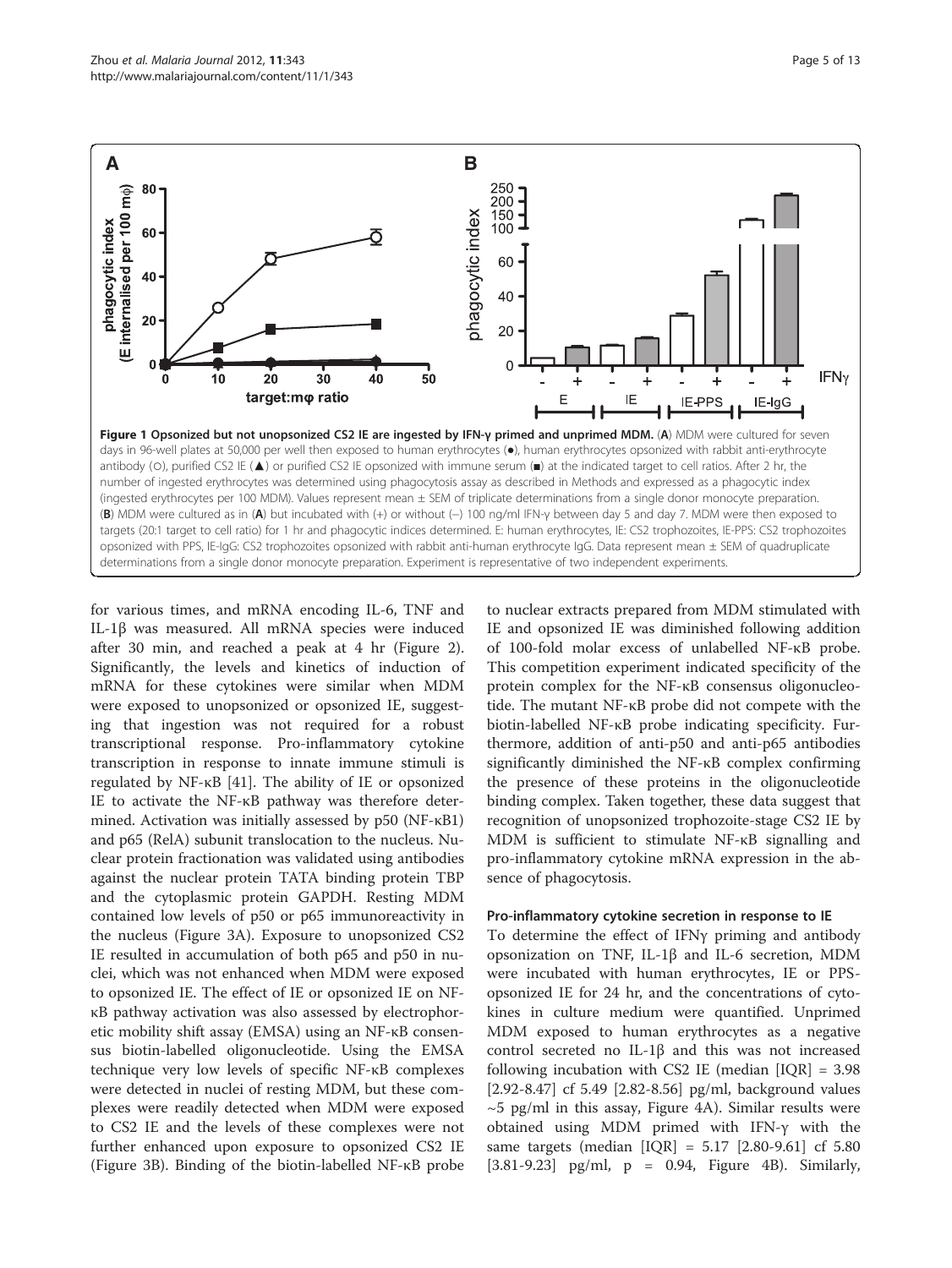<span id="page-5-0"></span>

neither unprimed nor IFN-γ-primed MDM secreted TNF in response to IE (median [IQR] = 3.34 [2.04- 4.82] cf 3.60 [1.63-6.51] pg/ml, p=0.30 for unprimed and median [IQR] = 6.11[3.67] cf 5.30 [2.70-7.01] pg/ ml, p=0.81 for primed MDM, Figure [4D and E](#page-7-0) respectively). MDM exposed to human erythrocytes secreted low levels of IL-6 (26.0 [7.52-44.0] pg/ml) with a trend to increased secretion following incubation with unopsonized IE (169 [20.2-246] pg/ml, p = 0.078, Figure [4G\)](#page-7-0). When IFN-γ-primed MDM were exposed to unopsonized IE there was a significant increase in IL-6 secretion compared to the erythrocyte control (692 [182–996] pg/ml cf 57.9 [46.6-115] pg/ml, p = 0.023, Figure [4H\)](#page-7-0). In separate experiments, the impact of antibody opsonization of IE on cytokine release from IFNγ primed MDM was determined. Incubation of IFN-γ-primed MDM with PPS-opsonized IE resulted in secretion of IL-1 $\beta$  (median [IQR] = 18.6 [34.2-14.4] cf 3.48 [4.88-1.07] pg/ml p=0.0091 compared to IE, Figure [4C](#page-7-0)). Incubation of IFN-γ-primed MDM with opsonized IE resulted in TNF secretion (median [IQR] = 113 [421–17.0] pg/ml, compared with 14.0 [92.8-1.21] pg/ml for unopsonized IE, p=0.0091, Figure [4F\)](#page-7-0). The amount of IL-6 secreted was further increased on exposure to PPS-opsonized IE (2195 [4658–1095] pg/ml cf 622 pg/ml  $[1250-240]$ , p = 0.0177, Figure [4I\)](#page-7-0). Taken together these data show that exposure to unopsonized IE elicited secretion of IL-6 but not TNF or IL-1β, and exposure to IE opsonized with immune serum increased secretion of all cytokines. These levels compare with a median of 33.5 [41.6-20.8] pg/ml IL-1β, 9,120 [10,600- 8,130] pg/ml IL-6 and 1,960 [3,230-1,160] pg/ml TNF produced in response to the positive control 1 ng/ml LPS (data not shown). As an additional control it was shown in separate experiments that the levels of TNF, IL-1β and IL-6 secreted in response to IE opsonised with non-immune sera were similar to those secreted in response to unopsonised IE (TNF: 518.8 [1184–490.0] pg/ ml cf 648.6[1195–487.9] pg/ml; IL-1b: 50.70 [159.0- 39.77] pg/ml cf 58.89 [170.4-43.25] pg/ml; IL-6: 5895 [7525–4899] pg/ml cf 6583[7381–4690] pg/ml, n=3). Secretion of IL-10 and IL-12 in response to either opsonized or unopsonized IE was not observed. In contrast, robust secretion of IL-8 was observed, but values exceeded the recommended upper limit of detection of the cytokine bead array assay, and therefore IL-8 response was not further analysed in this study.

Can IL-1β secretion be induced without IE internalization? Secretion of IL-1β was only observed with opsonized IE. The potential role of Fcγ receptors in this process was therefore considered, in particular whether the ability of these receptors to promote internalization of IE was required or whether signal transduction following binding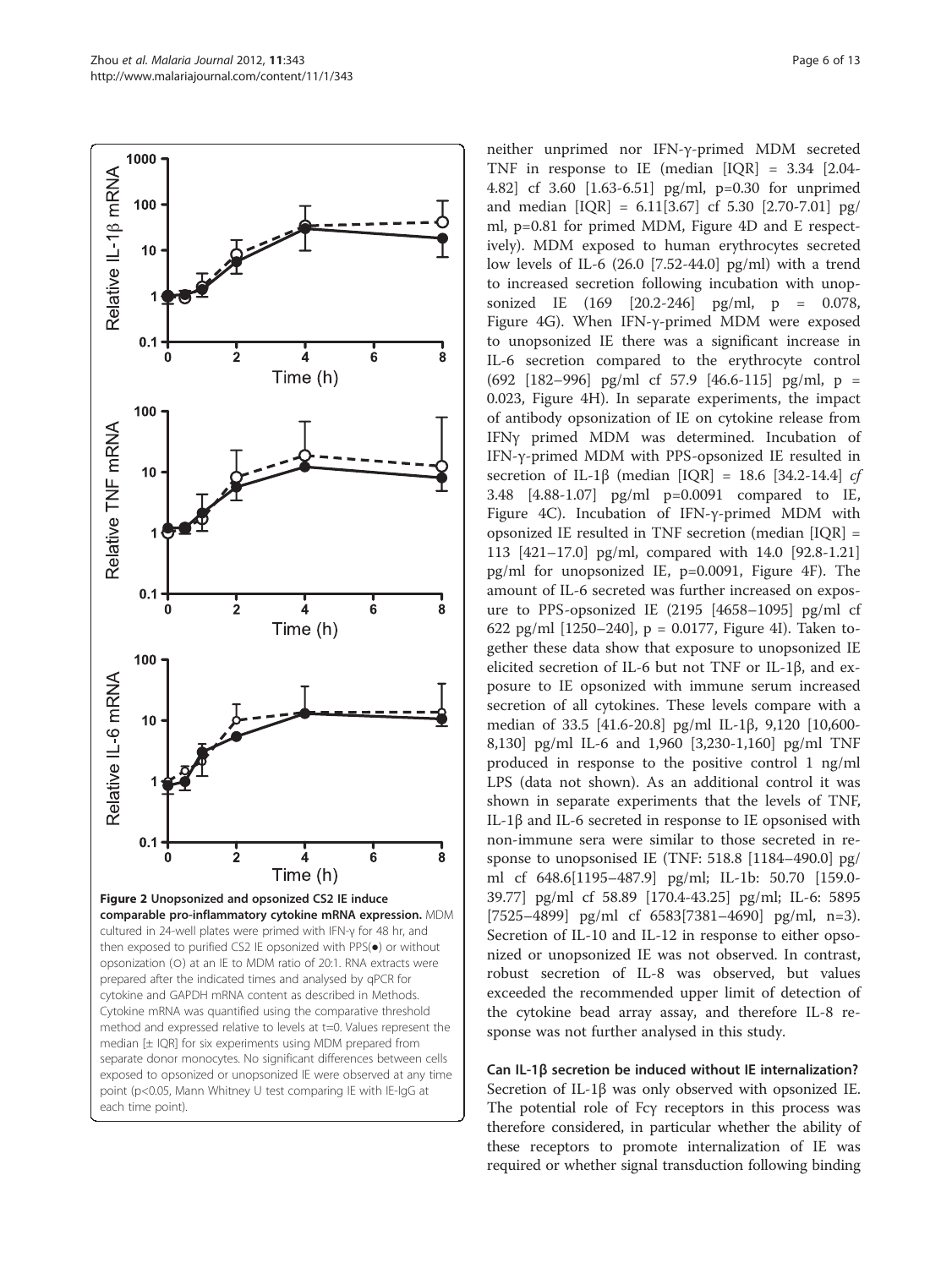<span id="page-6-0"></span>Zhou et al. Malaria Journal 2012, 11:343 Page 7 of 13 http://www.malariajournal.com/content/11/1/343



of opsonized IE to Fcγ receptors was sufficient. To address this question MDM were plated onto tissue culture plates coated with human IgG to trigger Fcγ receptor signalling. MDM were then exposed to unopsonized IE at the indicated IE:MDM ratio and cytokine secretion into the culture medium was quantified. Stimulating Fcγ receptor signalling increased the amount of IL-1β secreted at all concentrations of added IE (Figure [5A](#page-8-0)). In contrast, there was a decrease in the amount of IL-6 secreted (Figure [5B](#page-8-0)). Secretion of TNF by MDM plated onto human IgG was not significantly increased under these conditions (Figure [5C\)](#page-8-0). To confirm that IE were not ingested in this system, phagocytosis was measured in parallel cultures (Figure [5D\)](#page-8-0). Under the conditions of these experiments,

unopsonized IE were not ingested and internalization of opsonized IE (opsonized either with PPS or with rabbit anti-erythrocyte antiserum) was inhibited, likely due to a decrease in available Fcγ receptors due to their binding to the IgG on the plate surface (Figure [5D\)](#page-8-0). These data indicate that secretion of IL-1 $\beta$  in response to CS2 IE may be stimulated by Fcγ receptor signalling independently of internalization of IE.

## The effect of Fcγ receptor-mediated phagocytosis and signalling on IL-1β processing in response to trophozoite stage CS2-IE

IL-1β secretion requires interleukin 1-converting enzyme (ICE or caspase-1) activation by the inflammasome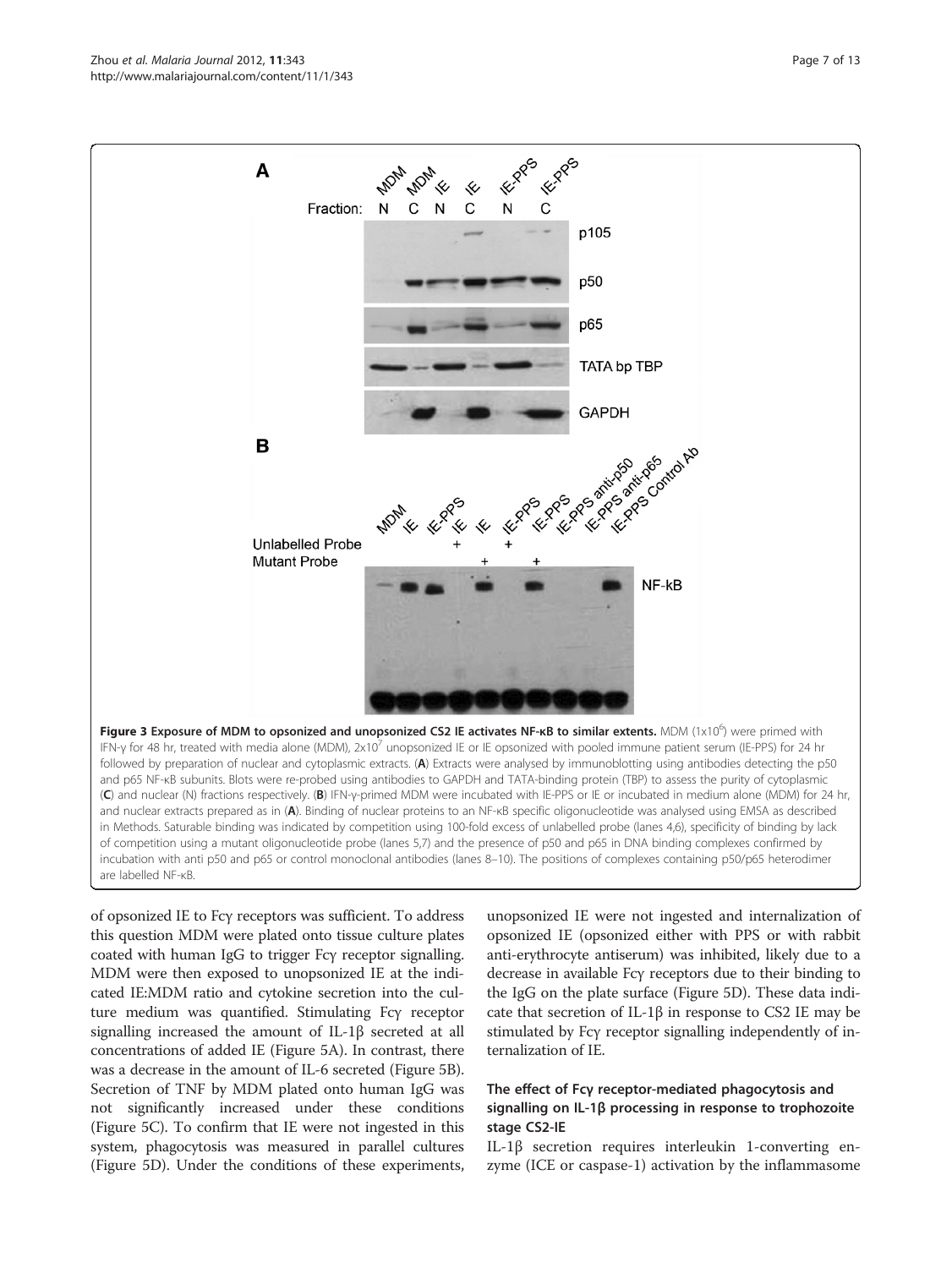<span id="page-7-0"></span>

[[42\]](#page-11-0). Since IL-1β was secreted in response to opsonized but not unopsonized CS2 IE, the question of whether Fcγ receptor phagocytosis and signalling was required for inflammasome activation was addressed. In three independent experiments using monocytes derived from different donors, the effect of caspase inhibition on cytokine secretion in response to both opsonized and unopsonized CS2 IE was measured. In agreement with

observations reported above, no IL-1β secretion was observed in response to unopsonized IE, although IL-6 secretion was. Opsonization induced IL-1β secretion and stimulated IL-6 secretion. IL-1β secretion in response to opsonized CS2 IE was inhibited 78% in the presence of 10 mM z-VAD-FMK (Figure [6A](#page-9-0)) consistent with IL-1β secretion by macrophages being dependent of the inflammasome. As expected, IL-6 secretion was not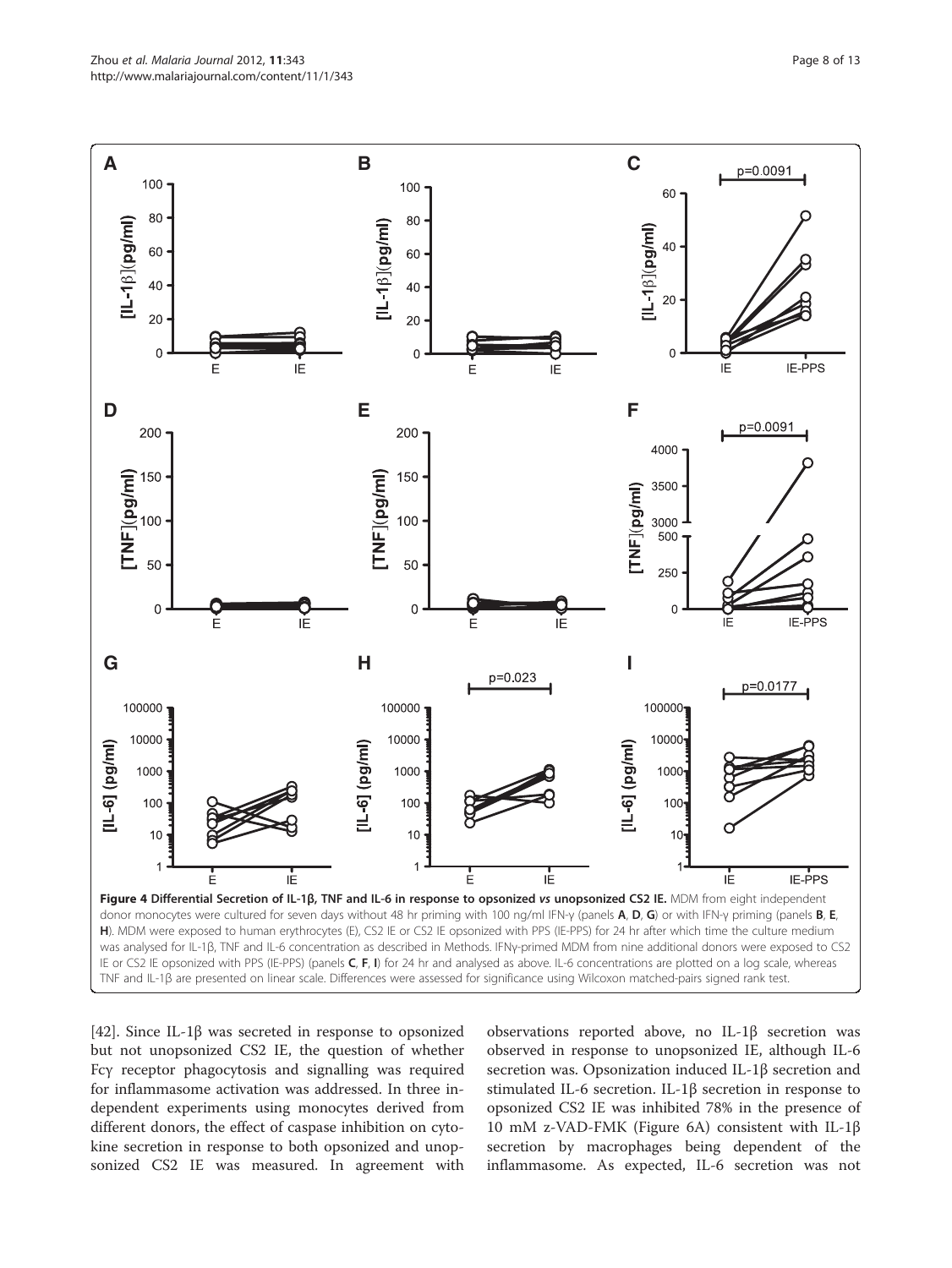<span id="page-8-0"></span>

inhibited by the caspase inhibitor (Figure [6A](#page-9-0)). MDM were then exposed to opsonized or unopsonized CS2 IE, and cell extracts analysed for activation of caspase-1 by immunoblotting and by enzymatic assay. Exposure to opsonized IE but not unopsonized IE resulted in cleavage of a small proportion of active caspase-1 as evidenced by the accumulation of a 10 kDa cleavage product (Figure [6B](#page-9-0)). Consistent with this, incubation with opsonized, but not unopsonized, IE caused an increase in caspase-1 proteolytic activity which was maximal 2 hr after exposure to IE (Figure [6C](#page-9-0)). Thus engagement of Fcγ receptors by immune serum opsonized IE activates components of the inflammasome associated with IL-1β secretion.

#### **Discussion**

The mechanisms of phagocytosis of *P. falciparum* IE are well understood, however the pathways regulating the subsequent inflammatory response, important for control of parasitaemia, are not. Here it is shown that unopsonized CS2 IE, although not internalized by human MDM, stimulate pro-inflammatory cytokine mRNA expression. This is associated with a low level of IL-6 secretion but no

IL-1β or TNF secretion. Opsonization by immune serum increases IE internalization via Fcγ receptors without increasing cytokine mRNA levels, and activates components of the inflammasome leading to IL-1β secretion. These data are consistent with recently published studies [[35](#page-11-0)] in which it is shown that HIV infection of MDM inhibits both internalization and cytokine secretion in response to IE-PPS. Internalization of IE is not an absolute requirement for IL-1β secretion since activation of Fcγ receptors via plate-bound IgG also causes IL-1β secretion in response to uningested, unopsonized IE. Thus Fc-receptor stimulation coupled with pattern recognition receptor engagement by IE ligands is sufficient to initiate IL-1β secretion. In contrast, opsonization of IE stimulates IL-6 secretion, likely via a mechanism dependent on ingestion since plate-bound IgG inhibits both ingestion of, and IL-6 secretion in response to, unopsonized IE.

The present study investigated cytokine responses to purified CS2 trophozoite-infected erythrocytes. CS2 is a laboratory-derived P. falciparum strain, obtained by selection for CSA binding [\[36\]](#page-11-0) similar to pregnancy-associated malaria strains. It does not bind the class B scavenger receptor CD36, and consequently CS2-infected erythrocytes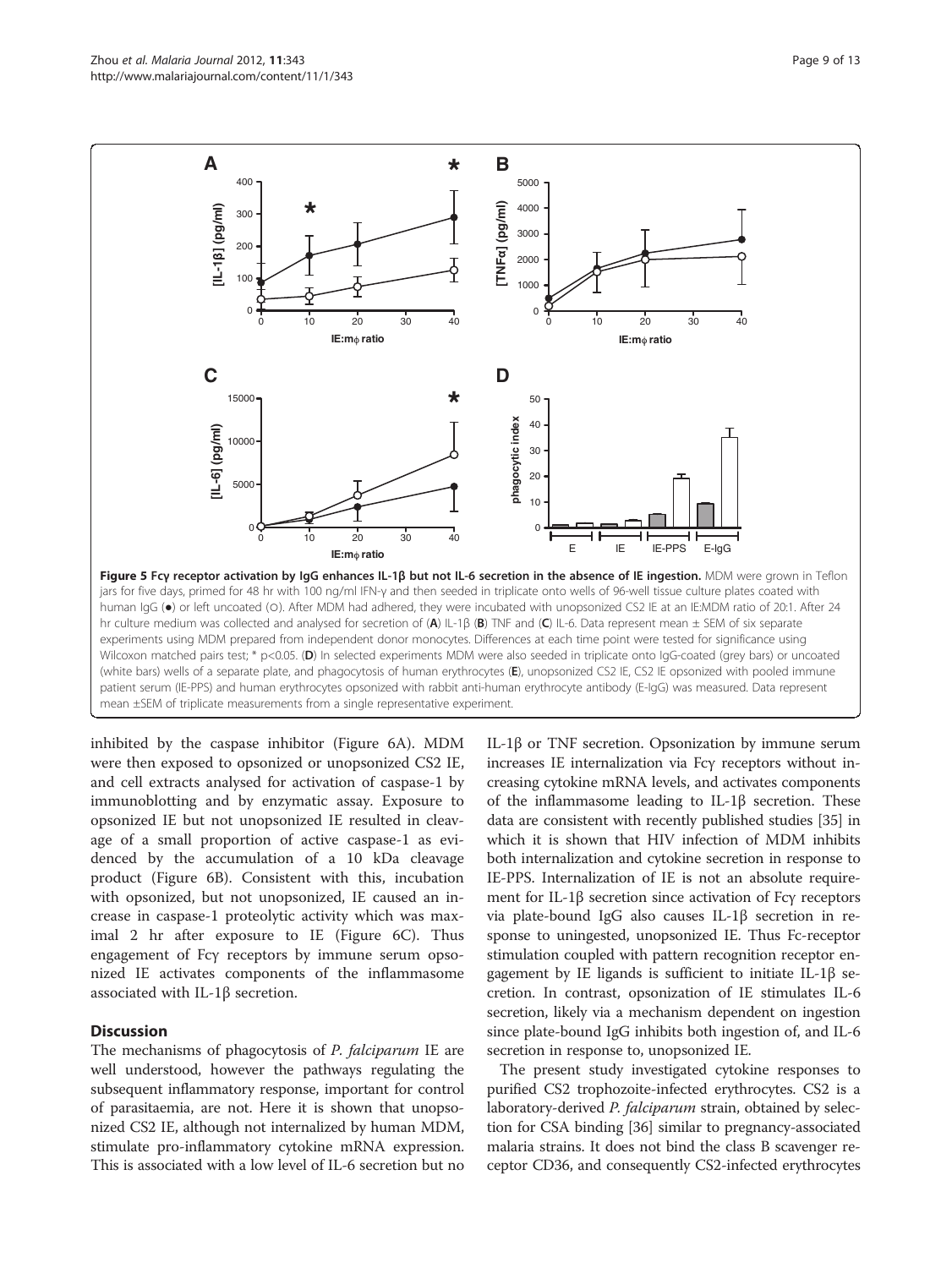<span id="page-9-0"></span>

are not internalized by macrophages in an unopsonized state. By using this strain, it was possible to dissect the requirement for internalization for some macrophage cytokine responses. The observation that unopsonized IE stimulate NF-κB activation, mRNA expression and some IL-6 secretion was surprising and suggests that surface pattern recognition receptors activate signalling pathways sufficiently to allow for cytokine gene transcription via activation of the NF-kB pathway but that additional signalling pathways must be activated in order to support robust cytokine synthesis and secretion. These additional signalling pathways may be activated following binding to opsonic receptors on the cell surface or to endosomal pattern recognition receptors following phagocytosis.

These observations may suggest that surface pattern recognition receptors, in addition to endosomal receptors, play a role in cytokine elicitation in response to IE. It has been shown that toll-like receptor 2 (TLR2) stimulates

pro-inflammatory cytokine production in response to parasite-derived glycosylphosphatidylinositol [[43](#page-11-0)] and TLR4 stimulates TNF secretion in response to peroxiredoxin [[44\]](#page-11-0). TLR9 has been reported to recognize haemozoin [[45](#page-12-0)], possibly complexed with DNA and lipid [\[46,47](#page-12-0)]. In contrast, Wu et al. demonstrated that cytokine production by murine bone marrow-derived dendritic cells, in response to schizont bursts, were mainly due to recognition by a TLR9-dependent mechanism of protein DNA complexes released from merozoites [\[48,49\]](#page-12-0) and that haemozoin is inert in this response. Using a mouse model of malaria infection, the same authors showed that the TLR9 response is particularly important in early infection to produce dendritic cell-derived pro-inflammatory cytokines although other mechanisms are required for IL-1β secretion [[50](#page-12-0)]. In the above-mentioned studies, endosomal toll–like receptors were presumed to become activated following delivery of parasite ligands into phagolysosomes.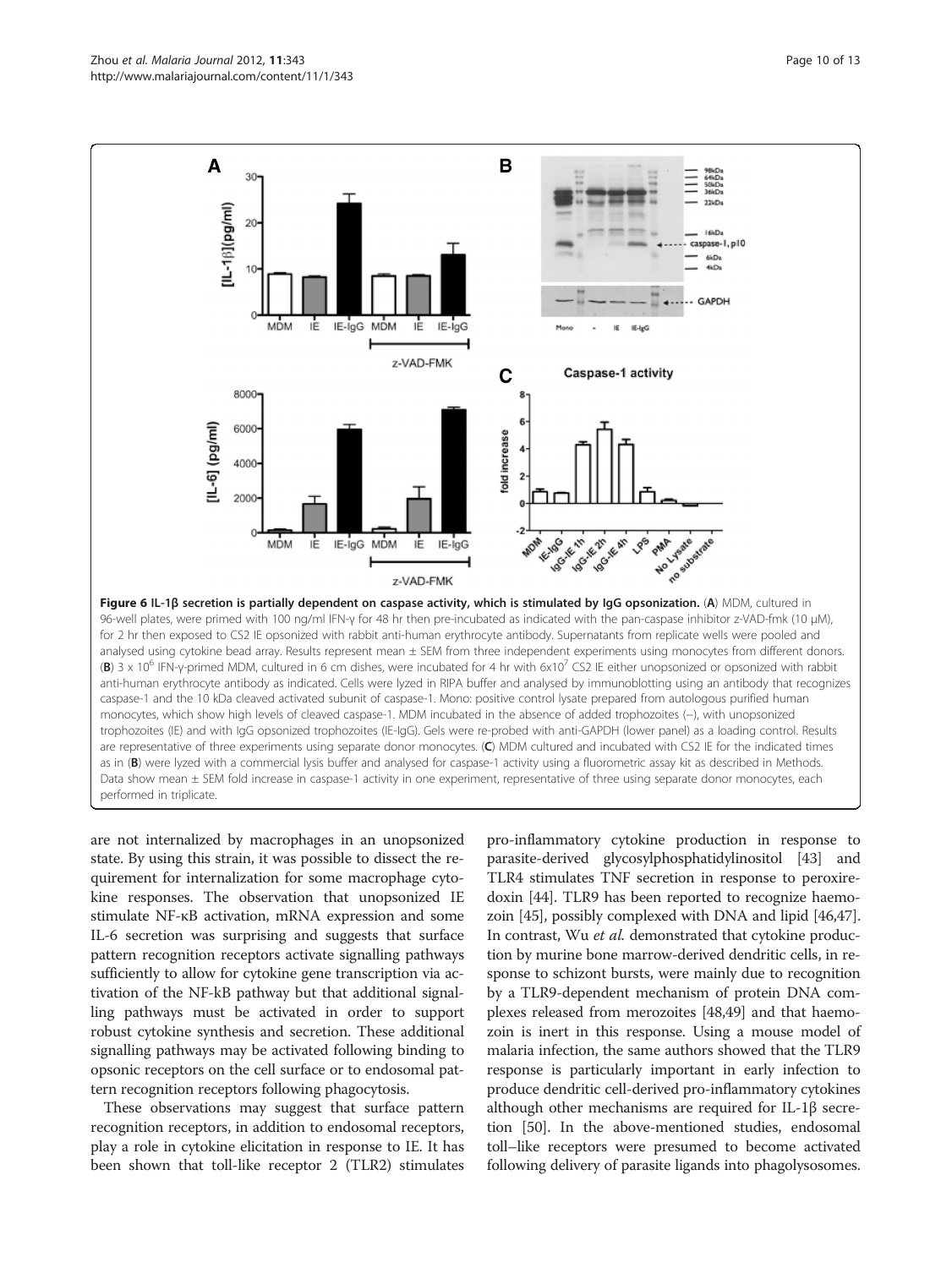<span id="page-10-0"></span>The observations using the CS2 parasite line suggest that activation of pattern recognition receptors and NF-κB signalling occurs in the absence of ingestion. The ligand(s) present on the IE surface which stimulate this response, and the relevant pattern-recognition receptors, remain to be identified. The purified parasite preparations used were essentially without free haemozoin and schizont stages, as determined by microscopy, which is consistent with the observations of poor cytokine responses and low caspase-1 activation with unopsonized IE, since soluble haemozoin stimulates IL-1β release via activation of the NALP3 inflammasome [\[47](#page-12-0)]. The lack of IL-1β or TNF secretion in response to unopsonized IE also shows that the experiments on cytokine secretion in response to IE were not confounded by lysis of IE and release of haemozoin from IE during the incubation as this would have induced inflammasome activation and IL-1β secretion [[51](#page-12-0)].

Additional signalling required for robust proinflammatory responses may be downstream of Fcγ receptors and/or be activated by internal pattern recognition receptors recognizing ligands in the IE that are released following ingestion of the cells. Whether there is a qualitative difference in the cytokines produced in response to these different pathways remains to be determined. Recent studies have suggested that murine dendritic cells require the presence of multiple Toll-like receptors to induce TNF secretion in response to schizont stage murine malaria parasites since NF-κB nuclear translocation, TNF secretion and dendritic cell activation are abrogated in bone marrow-derived dendritic cells obtained from TLR9, TLR4 and MyD88 knockout mice [[52\]](#page-12-0). These data suggest that schizont ligands require concerted action of several receptors to generate a robust cytokine response, similar to the data presented here, but the role of internalization and of opsonic receptors was not studied.

Data reported herein, using the CS2 parasite strain, differ from those reported using CD36-binding isolates [[53\]](#page-12-0). In the study by Erdman and co-workers, CD36 signalling was shown to inhibit pro-inflammatory cytokine production by macrophages exposed to unopsonized IE. Whether CD36 will also block Fc receptor-induced cytokine production remains to be established. The observation that this does not occur with the CSA-binding strain CS2, has implications for cytokine production in maternal malaria, which involves accumulation of CSAbinding parasites in the placenta. Production of proinflammatory cytokines is an important component of the early response against malaria infection but may also contribute to immunopathology. In particular the production of endogenous pyrogens such as TNF, IL-1β and IL-6 following IFN-γ stimulation of monocytes/macrophages may be responsible for fever induction [[54](#page-12-0)] and sustained IL-1β production may be associated with anaemia [[55](#page-12-0)]. The potential roles of pro-inflammatory cytokines in pathology in the setting of maternal malaria are reviewed elsewhere [1]. The ability of opsonized IE to stimulate pro-inflammatory cytokine production by MDM following phagocytosis and its relationship to protection from malaria need to be addressed.

## Conclusions

The data presented in this paper show that generating antibody responses to blood-stage malaria parasites is potentially beneficial both in reducing parasitaemia via Fcγ receptor-dependent macrophage phagocytosis and in generating a robust pro-inflammatory response.

#### Abbreviations

CSA: Chondroitin sulphate A; IE: Trophozoite-stage infected erythrocytes; IE-PPS: IE opsonized with pooled immune serum; EMSA: Electrophoretic mobility shift assay; MDM: Monocyte-derived macrophages; IQR: Interquartile range; IRAK4: Interleukin-1 receptor-associated kinase-4; IL-1β: Interleukin-1β; TNF: Tumour necrosis factor (formally TNF-α); IL-6: Interleukin-6.

#### Competing interests

The authors declare that they have no competing interests.

#### Authors' contributions

JZ and LEL performed experiments and participated in data analysis. WH performed experiments. SJR designed the study, participated in data analysis and helped to draft the manuscript. AJ designed the study and drafted the manuscript. All authors read and approved the final manuscript.

#### Acknowledgements

We thank the Australian Red Cross Blood Bank for the provision of human blood and the pregnant women and clinical staff in Malawi for plasma samples. We thank Gaoqian Feng and Francisca Yosaatmadja for help in preparation of trophozoites. This work was supported by Australian NHMRC Project Grants 400090 and 628611 to AJ and SJR. The authors gratefully acknowledge the contribution to this work of the Victorian Operational Infrastructure Support Program. The funding body had no role in the collection, analysis, and interpretation of data, in the writing of the manuscript, and in the decision to submit the manuscript for publication.

#### Author details

<sup>1</sup> Centre for Virology, Burnet Institute, PO Box 2284, Melbourne, Victoria 3001 Australia. <sup>2</sup>Department of Medicine, Monash University, Melbourne, Vic 3004 Australia. <sup>3</sup>Department of Immunology, Monash University, Melbourne, Vic 3004, Australia. <sup>4</sup> Department of Medicine (RMH), Centre for Medical Research, Royal Melbourne Hospital, University of Melbourne, Melbourne, Vic 3050, Australia. <sup>5</sup>Victorian Infectious Diseases Service, Royal Melbourne Hospital Parkville, Vic 3050, Australia.

#### Received: 5 August 2012 Accepted: 5 October 2012 Published: 9 October 2012

#### References

- Rogerson SJ, Mwapasa V, Meshnick SR: Malaria in pregnancy: linking immunity and pathogenesis to prevention. Am J Trop Med Hyg 2007, 77:14–22.
- 2. Cohen S, McGregor IA, Carrington S: Gamma-globulin and acquired immunity to human malaria. Nature 1961, 192:733–737.
- 3. Sabchareon A, Burnouf T, Ouattara D, Attanath P, Bouharoun-Tayoun H, Chantavanich P, Foucault C, Chongsuphajaisiddhi T, Druilhe P: Parasitologic and clinical human response to immunoglobulin administration in falciparum malaria. Am J Trop Med Hyg 1991, 45:297-308.
- 4. Simon HU, Spath PJ: IVIG-Mechanisms of action. Allergy 2003, 58:543-552.
- 5. Riley EM, Wagner GE, Akanmori BD, Koram KA: Do maternally acquired antibodies protect infants from malaria infection? Parasite Immunol 2001, 23:51–59.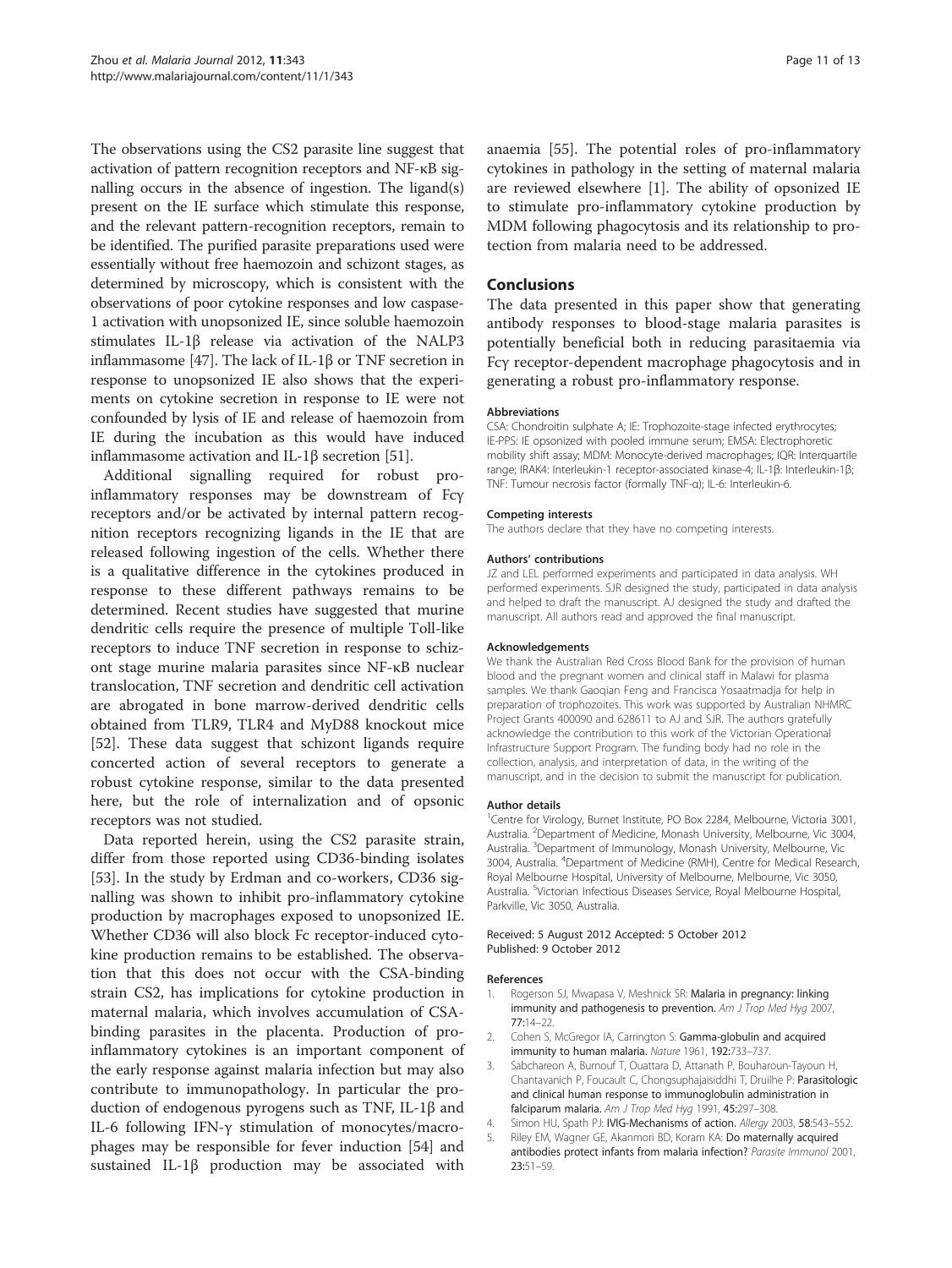- <span id="page-11-0"></span>Marsh K, Otoo L, Hayes RJ, Carson DC, Greenwood BM: Antibodies to blood stage antigens of Plasmodium falciparum in rural Gambians and their relation to protection against infection. Trans R Soc Trop Med Hyg 1989, 83:293–303.
- 7. Bull PC, Marsh K: The role of antibodies to Plasmodium falciparuminfected-erythrocyte surface antigens in naturally acquired immunity to malaria. Trends Microbiol 2002, 10:55–58.
- Good MF, Stanisic D, Xu H, Elliott S, Wykes M: The immunological challenge to developing a vaccine to the blood stages of malaria parasites. Immunol Rev 2004, 201:254–267.
- Brown GV, Anders RF, Mitchell GF, Heywood PF: Target antigens of purified human immunoglobulins which inhibit growth of Plasmodium falciparum in vitro. Nature 1982, 297:591–593.
- 10. Oeuvray C, Bouharoun-Tayoun H, Gras-Masse H, Bottius E, Kaidoh T, Aikawa M, Filgueira MC, Tartar A, Druilhe P: Merozoite surface protein-3: a malaria protein inducing antibodies that promote Plasmodium falciparum killing by cooperation with blood monocytes. Blood 1994, 84:1594-1602.
- 11. Theisen M, Soe S, Oeuvray C, Thomas AW, Vuust J, Danielsen S, Jepsen S, Druilhe P: The glutamate-rich protein (GLURP) of Plasmodium falciparum is a target for antibody-dependent monocyte-mediated inhibition of parasite growth in vitro. Infect Immun 1998, 66:11-17.
- 12. Hodder AN, Crewther PE, Anders RF: Specificity of the protective antibody response to apical membrane antigen 1. Infect Immun 2001, 69:3286–3294.
- 13. O'Donnell RA, de Koning-Ward TF, Burt RA, Bockarie M, Reeder JC, Cowman AF, Crabb BS: Antibodies against merozoite surface protein (MSP)-1(19) are a major component of the invasion-inhibitory response in individuals immune to malaria. J Exp Med 2001, 193:1403–1412.
- 14. Persson KEM, McCallum FJ, Reiling L, Lister NA, Stubbs J, Cowman AF, Marsh K, Beeson JG: Variation in use of erythrocyte invasion pathways by Plasmodium falciparum mediates evasion of human inhibitory antibodies. J Clin Invest 2008, 118:342–351.
- 15. Fried M, Nosten F, Brockman A, Brabin BJ, Duffy PE: Maternal antibodies block malaria. Nature 1998, 395:851–852.
- 16. Stubbs J, Olugbile S, Saidou B, Simpore J, Corradin G, Lanzavecchia A: Strain-transcending Fc-dependent killing of Plasmodium falciparum by merozoite surface protein 2 allele-specific human antibodies. Infect Immun 2011, 79:1143–1152.
- 17. Jaworowski A, Fernandes LA, Yosaatmadja F, Feng G, Mwapasa V, Molyneux ME, Meshnick SR, Lewis J, Rogerson SJ: Relationship between human immunodeficiency virus type 1 coinfection, anemia, and levels and function of antibodies to variant surface antigens in pregnancyassociated malaria. Clin Vaccine Immunol 2009, 16:312–319.
- 18. Bolad A, Berzins K: Antigenic diversity of Plasmodium falciparum and antibody-mediated parasite neutralization. Scand J Immunol 2000, 52:233–239.
- 19. Taylor RR, Allen SJ, Greenwood BM, Riley EM: IgG3 antibodies to Plasmodium falciparum merozoite surface protein 2 (MSP2): increasing prevalence with age and association with clinical immunity to malaria. Am J Trop Med Hyg 1998, 58:406-413.
- 20. Metzger WG, Okenu DMN, Cavanagh DR, Robinson JV, Bojang KA, Weiss HA, McBride JS, Greenwood BM, Conway DJ: Serum IgG3 to the Plasmodium falciparum merozoite surface protein 2 is strongly associated with a reduced prospective risk of malaria. Parasite Immunol 2003, 25:307–312.
- 21. Lusingu JP, Vestergaard LS, Alifrangis M, Mmbando BP, Theisen M, Kitua AY, Lemnge MM, Theander TG: Cytophilic antibodies to Plasmodium falciparum glutamate rich protein are associated with malaria protection in an area of holoendemic transmission. Malar J 2005, 4:48.
- 22. Ndungu FM, Bull PC, Ross A, Lowe BS, Kabiru E, Marsh K: Naturally acquired immunoglobulin (Ig)G subclass antibodies to crude asexual Plasmodium falciparum lysates: evidence for association with protection for IgG1 and disease for IgG2. Parasite Immunol 2002, 24:77–82.
- 23. Roussilhon C, Oeuvray C, Müller-Graf C, Tall A, Rogier C, Trape J-F, Theisen M, Balde A, Pérignon J-L, Druilhe P: Long-term clinical protection from falciparum malaria is strongly associated with IgG3 antibodies to merozoite surface protein 3. PLoS Med 2007, 4:e320.
- 24. Stanisic DI, Richards JS, McCallum FJ, Michon P, King CL, Schoepflin S, Gilson PR, Murphy VJ, Anders RF, Mueller I, Beeson JG: Immunoglobulin G subclass-specific responses against Plasmodium falciparum merozoite antigens are associated with control of parasitemia and protection from symptomatic illness. Infect Immun 2009, 77:1165–1174.
- 25. Megnekou R, Staalsoe T, Taylor DW, Leke R, Hviid L: Effects of pregnancy and intensity of Plasmodium falciparum transmission on immunoglobulin G subclass responses to variant surface antigens. Infect Immun 2005, 73:4112–4118.
- 26. Elliott SR, Brennan AK, Beeson JG, Tadesse E, Molyneux ME, Brown GV, Rogerson SJ: Placental malaria induces variant-specific antibodies of the cytophilic subtypes immunoglobulin G1 (IgG1) and IgG3 that correlate with adhesion inhibitory activity. Infect Immun 2005, 73:5903-5907.
- 27. Cooke GS, Aucan C, Walley AJ, Segal S, Greenwood BM, Kwiatkowski DP, Hill AVS: Association of Fcgamma receptor IIa (CD32) polymorphism with severe malaria in West Africa. Am J Trop Med Hyg 2003, 69:565-568.
- 28. Omi K, Ohashi J, Patarapotikul J, Hananantachai H, Naka I, Looareesuwan S, Tokunaga K: Fcgamma receptor IIA and IIIB polymorphisms are associated with susceptibility to cerebral malaria. Parasitol Int 2002, 51:361–366.
- 29. Shi YP, Nahlen BL, Kariuki S, Urdahl KB, McElroy PD, Roberts JM: Fcgamma receptor IIa (CD32) polymorphism is associated with protection of infants against high-density Plasmodium falciparum infection. VII. Asembo Bay Cohort Project. J Infect Dis 2001, 184:107–111.
- 30. Ouma C, Keller CC, Opondo DA, Were T, Otieno RO, Otieno MF, Orago ASS, Ong'Echa JM, Vulule JM, Ferrell RE, Perkins DJ: Association of FCgamma receptor IIA (CD32) polymorphism with malarial anemia and highdensity parasitemia in infants and young children. Am J Trop Med Hyg 2006, 74:573–577.
- 31. Anderson CF, Mosser DM: Cutting edge: biasing immune responses by directing antigen to macrophage Fc gamma receptors. *J Immunol* 2002, 168:3697–3701.
- 32. Anderson CF, Mosser DM: A novel phenotype for an activated macrophage: the type 2 activated macrophage. *J Leukoc Biol* 2002, 72:101–106.
- 33. Clark IA, Virelizier J-L, Carswell EA, Wood PR: Possible importance of macrophage -derived mediators in acute malaria. Infect Immun 1981, 32:1058–1066.
- 34. Finney CAM, Lu Z, Hawkes M, Yeh W-C, Liles WC, Kain KC: Divergent roles of IRAK4-mediated innate immune responses in two experimental models of severe malaria. Am J Trop Med Hyg 2010, 83:69-74.
- 35. Ludlow LE, Zhou J, Tippett E, Cheng W-J, Hasang W, Rogerson SJ, Jaworowski A: HIV-1 Inhibits phagocytosis and inflammatory cytokine responses of human monocyte-derived macrophages to P. falciparum infected erythrocytes. PLoS One 2012, 7:e32102.
- 36. Cooke BM, Rogerson SJ, Brown GV, Coppel RL: Adhesion of malariainfected red blood cells to chondroitin sulfate A under flow conditions. Blood 1996, 88:4040–4044.
- 37. Leeansyah E, Wines B, Crowe S, Jaworowski A: The mechanism underlying defective Fc gamma receptor-mediated phagocytosis by HIV-1-infected human monocyte-derived macrophages. J Immunol 2007, 178:1096.
- 38. Chan HT, Kedzierska K, O'Mullane J, Crowe SM, Jaworowski A: Quantifying complement-mediated phagocytosis by human monocyte-derived macrophages. Immunol Cell Biol 2001, 79:429–435.
- 39. Boeuf P, Vigan-Womas I, Jublot D, Loizon S, Barale J-C, Akanmori BD, Mercereau-Puijalon O, Behr C: CyProQuant-PCR: a real time RT-PCR technique for profiling human cytokines, based on external RNA standards, readily automatable for clinical use. BMC Immunol 2005, 6:5–18.
- 40. Chhikara M, Wang S, Kern SJ, Ferreyra GA, Barb JJ, Munson PJ, Danner RL: Carbon Monoxide blocks lipopolysaccharide-induced gene expression by interfering with proximal TLR4 to NF-κB signal transduction in human monocytes. PLoS One 2009, 4:e8139.
- 41. Janeway CA Jr, Medzhitov R: Innate immune recognition. Annu Rev Immunol 2002, 20:197–216.
- 42. Lamkanfi M: Emerging inflammasome effector mechanisms. Nat Rev Immunol 2011, 11:213–220.
- 43. Krishnegowda G, Hajjar AM, Zhu J, Douglass EJ, Uematsu S, Akira S, Woods AS, Gowda DC: Induction of proinflammatory responses in macrophages by the glycosylphosphatidylinositols of Plasmodium falciparum: cell signaling receptors, glycosylphosphatidylinositol (GPI) structural requirement, and regulation of GPI activity. J Biol Chem 2005, 280:8606–8616.
- 44. Furuta T, Imajo-Ohmi S, Fukuda H, Kano S, Miyake K, Watanabe N: Mast cellmediated immune responses through IgE antibody and Toll-like receptor 4 by malarial peroxiredoxin. Eur J Immunol 2008, 38:1341–1350.